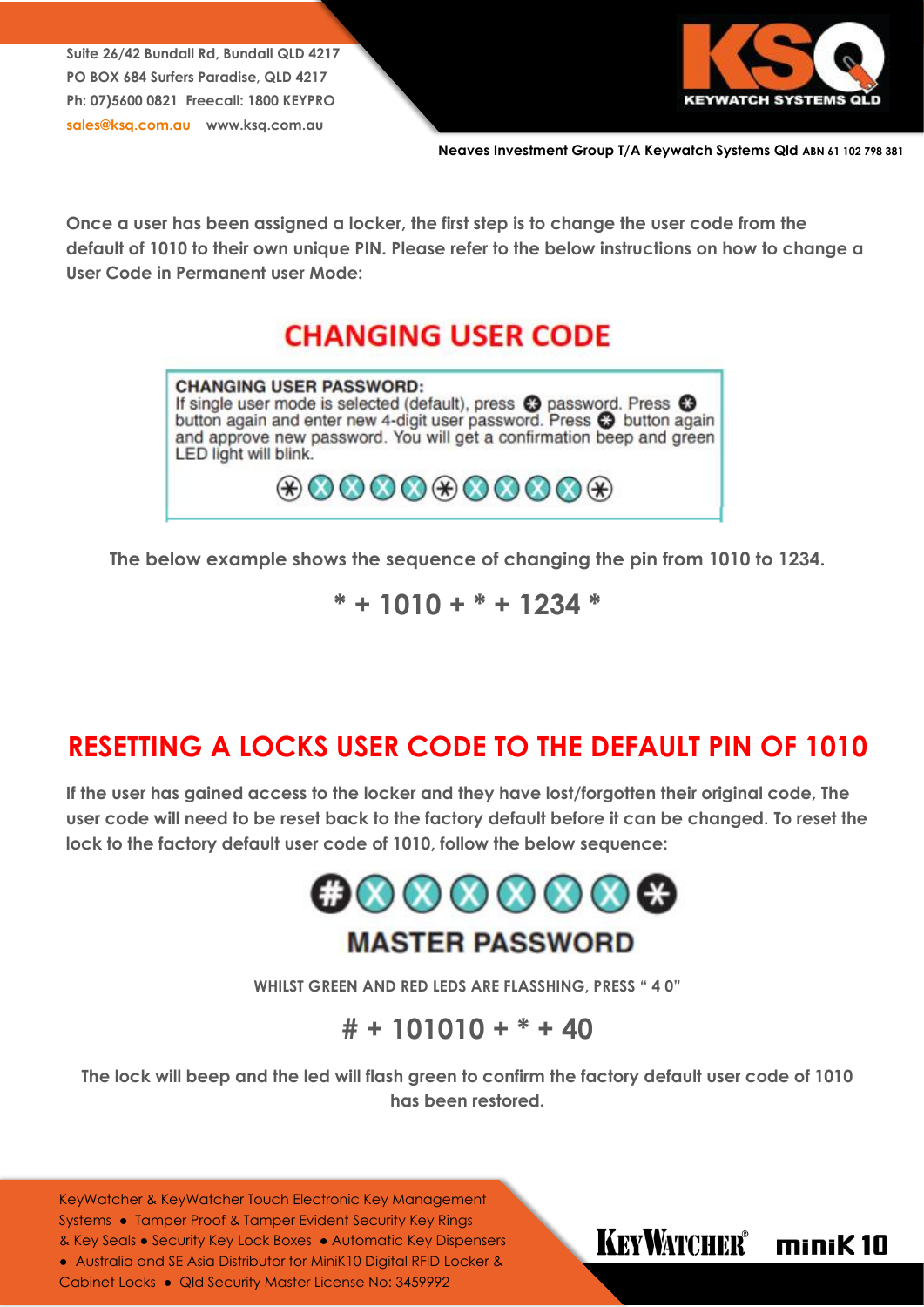

## **UNLOCKING LOCKS WITH MASTER CODE**

**To lock and unlock the lock using the master code, first press #, followed by the master code, then # once more.**

> OPENING WITH MASTER PASSWORD: Default - <1-0-1-0-1-0> 1) Press the Coutton and enter current 6-digit master password and press<br>Coutton. 2) Rotate handle within 5 seconds to opening direction.<br>You will get a confirmation beep from lock and green LED light will blink.



**# + 101010 + #** 

### **CHANGING THE USER MODE**

**To change the lock from One Time User mode to Permanent user mode, first press #, followed by the Master code, followed by \* to enter programming mode. In programming mode, the green and red LEDs will flash consecutively. Whilst the LED's are flashing, enter 1 + 0 to revert the lock back to Permanent User Mode (Personal Operation) from Locker mode (multiple users)** 



**Neaves Investment Group T/A Keywatch Systems Qld ABN 61 102 798 381**

KEYWATCHER® minik 10